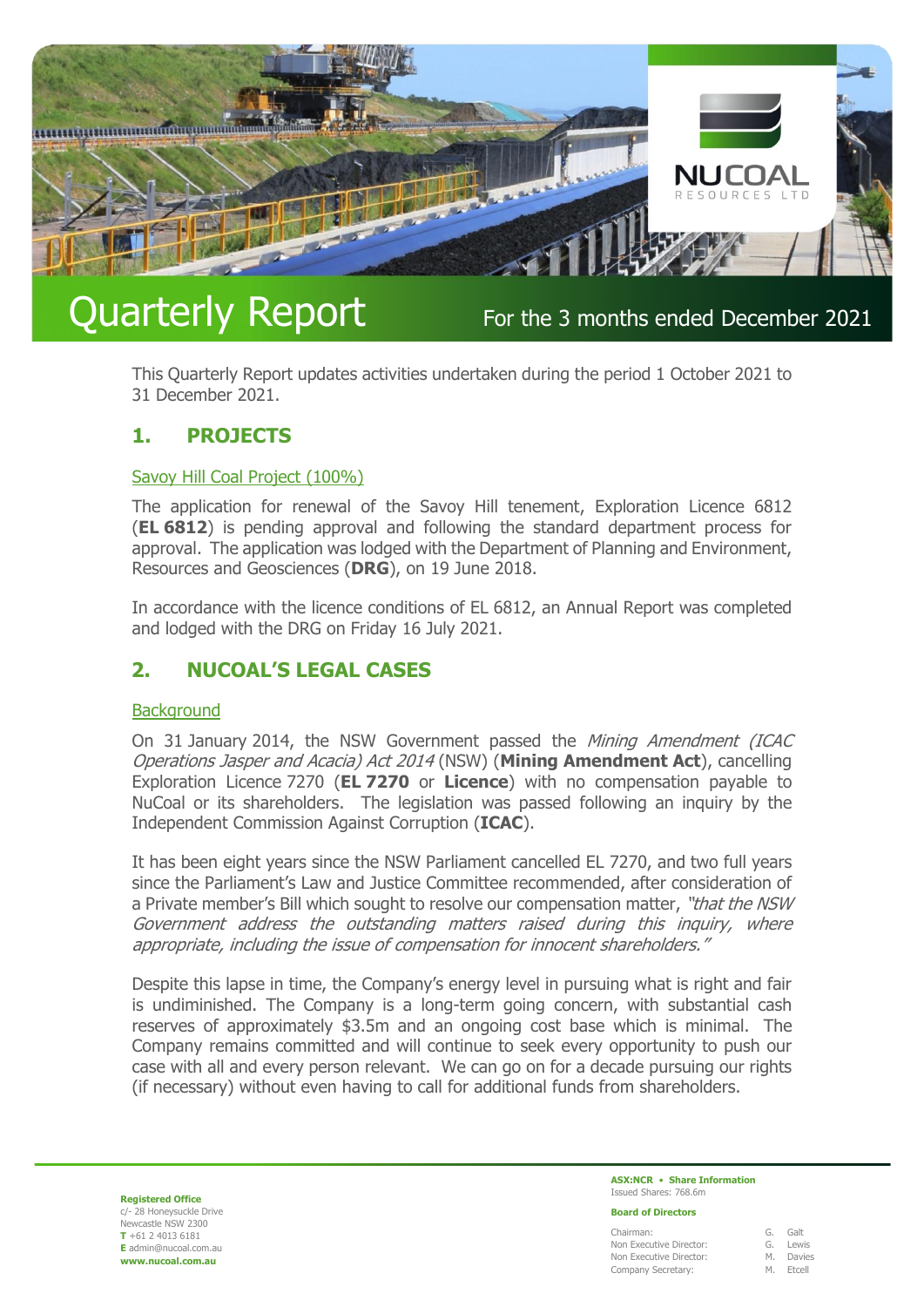Information regarding the ongoing legal and political strategy, both domestically and internationally, to seek redress for shareholders is outlined below.

## Domestic Efforts

The Standing Committee on Law and Justice (**Standing Committee**) considered a bill introduced by the Hon. Rey Fred Nile, the *Mining Amendment (Compensation for* Cancellation of Exploration Licence) Bill 2019 (**Compensation Bill**), during the second half of 2019. Following a detailed process, the Standing Committee tabled its report with the Clerk of the Parliaments on 30 October 2019. The report was made publicly available via the Standing Committee website on the same day.

As outlined in the report, the Committee provided the following recommendations:

- **Recommendation 1** That the Mining Amendment (Compensation for Cancellation of Exploration Licence) Bill 2019 not proceed in its current form.
- **Recommendation 2** That the NSW Government address the outstanding matters raised during this inquiry, where appropriate, including the issue of compensation for innocent shareholders.

As is standard protocol, the NSW Government was required to formally respond to Parliament within 6 months of the Standing Committee's report being published. On 30 April 2020, NuCoal received a copy of a letter from the NSW Attorney General, Mark Speakman, addressed to the Clerk of the Parliaments. The letter acknowledges the Standing Committee for their efforts, notes that the Government supports the Standing Committee with respect to Recommendation 1 (as noted above) and further notes that the position of the Government is reserved with respect to Recommendation 2 (also noted above).

Since receiving the correspondence NuCoal has continued its representations to the NSW Government. A follow-up letter was sent to the NSW Attorney General, Mark Speakman, dated 8 May 2020 asking what the next steps will be in this matter. Further letters and requests to relevant members of NSW Parliament have continued since then and are still being made. All representations request an opportunity to meet and discuss the matter with a view to obtaining a mutually agreed compensation position. The Government maintains that it is still considering the matter.

### Committee on the Independent Commission Against Corruption

On 8 May 2020, the Committee on the Independent Commission Against Corruption commenced an inquiry into the reputational impact on an individual being adversely named in the ICAC's investigations. The terms of reference for the Committee are noted below:

"That the Committee on the Independent Commission Against Corruption (ICAC) inquire into and report on the reputational impact on an individual being adversely named in the ICAC's investigations, with particular reference to:

• whether the existing safeguards and remedies, and how they are being used, are adequate, and



**Quarterly Report – For the 3 months ended December 2021**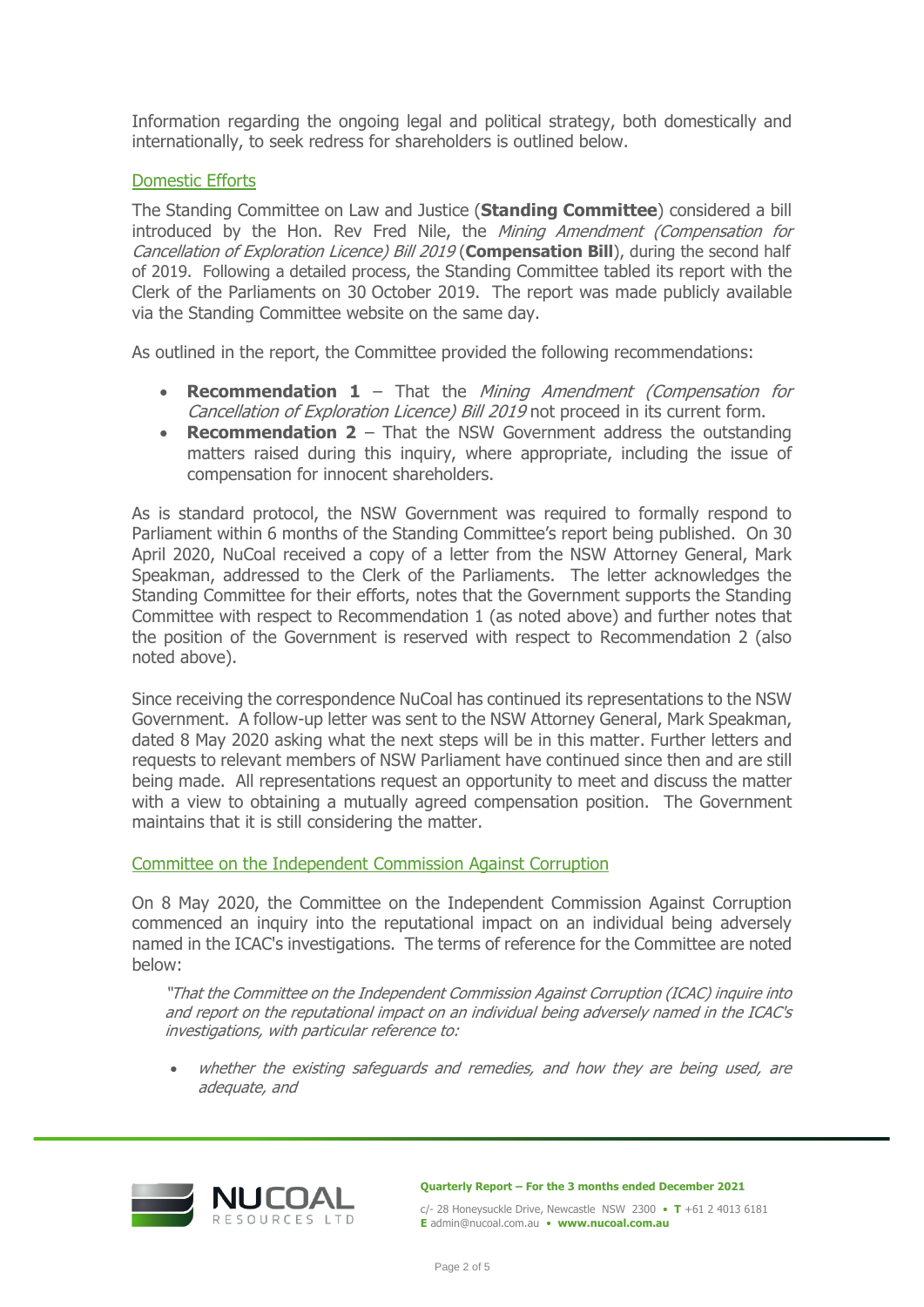- whether additional safeguards and remedies are needed, and
- whether an exoneration protocol should be developed to deal with reputational impact, and
- relevant practices in other jurisdictions, and
- any other related matters."

The Committee accepted public submissions until Friday 31 July 2020 and NuCoal provided a submission on that date.

The submission pointed out that damage to the reputation of individuals is only one impact of ICAC's investigations, with NuCoal's shareholders having incurred huge financial loss as a result of the fundamentally flawed Acacia investigation and ICAC's recommendations. Accordingly, an exoneration protocol that only deals with reputational damage to individuals is totally inadequate. NuCoal's view is that damage caused by ICAC can only be corrected by providing damages commensurate with the damage done and in an appropriate form and quantum.

A public hearing was held at Parliament House on Friday 18 September 2020 however, the public was not able to attend as Parliament House was closed. The hearing was livestreamed on the Parliament's website.

Further public hearings were held on Wednesday 2 December 2020 and 25 February 2021 and NuCoal volunteered to attend to provide further information regarding its submission, but the Committee did not extend an invitation to NuCoal.

The Committee handed down its report in November 2021 and noted the following recommendation:

"the Legislative Council Standing Committee on Law and Justice's inquiry on the Mining Amendment (Compensation for Cancellation of Exploration Licence) Bill 2019, recommended for the Government to address the outstanding matters in relation to NuCoal, including the issue of compensation for 'innocent stakeholders'. The Government's response reserves its position this matter. Given the time that has passed since then, the Committee urges the NSW Government to respond to the Legislative Council's Law and Justice report as a matter of urgency."

Since the report was published, NuCoal has held discussions with a number of NSW Government representatives to continue to progress the matter of compensation.

### International Efforts

The Company is continuing to pursue claims against the Australian Government on behalf of U.S. shareholders pursuant to the Australia US Free Trade Agreement (**AUSFTA**). This potential international action is being progressed with a view to obtaining compensation from the Australian Government for the decision by the NSW Parliament to expropriate EL 7270 without payment of compensation.

With respect to the Compensation Bill – a number of US shareholders have lodged individual submissions with the Standing Committee. In addition, the Company is aware



**Quarterly Report – For the 3 months ended December 2021**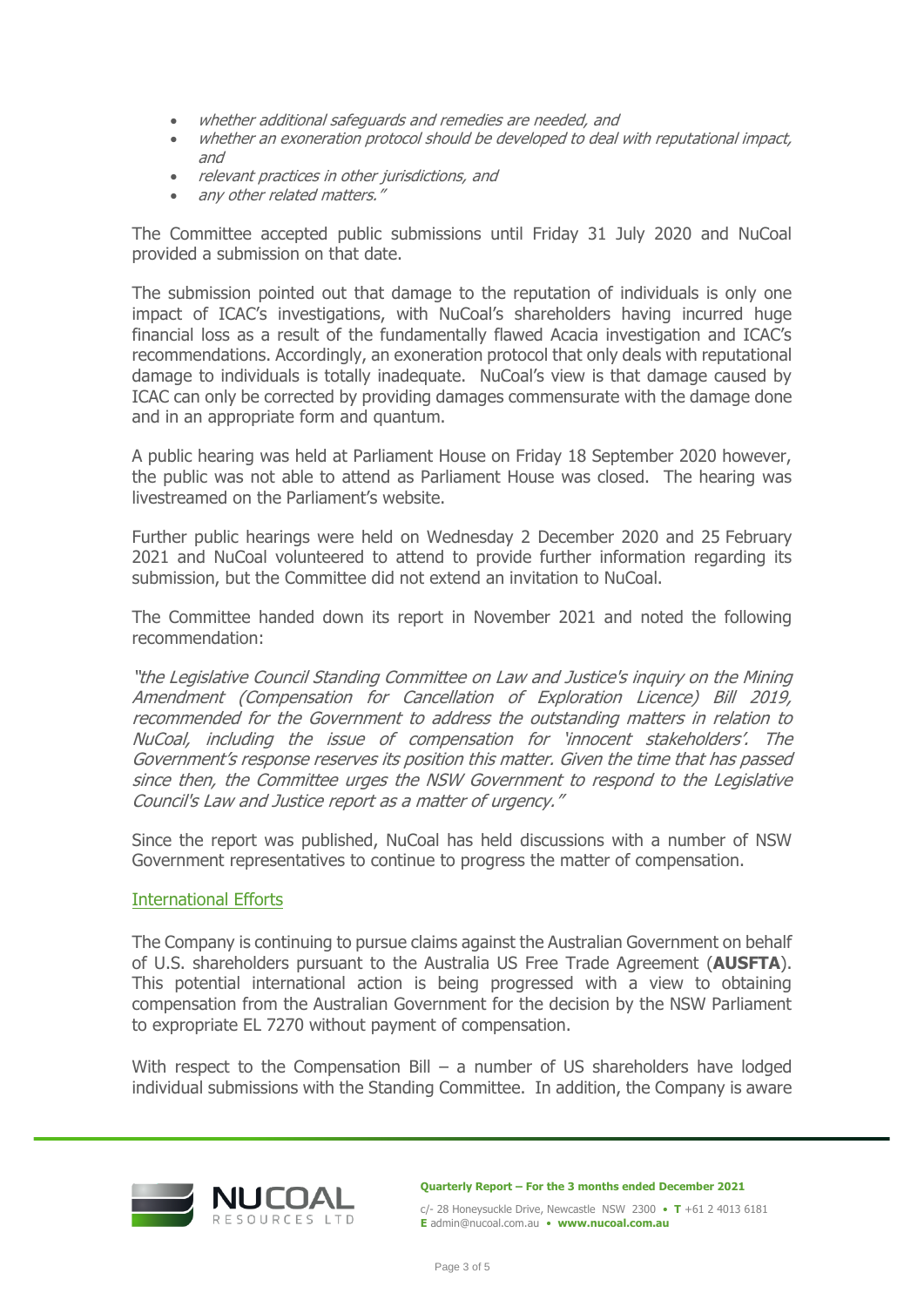that the USTR made fresh representations to DFAT around the time of the Standing Committee hearings which reiterated its ongoing desire to resolve the claims of its NuCoal shareholders under the AUSFTA and which cited the proposed Compensation Bill as a potentially suitable way to resolve the matter.

Our lobbyists in Washington continue to present our case to new officials in the USTR appointed under the Biden administration. To progress our international efforts the Company met with representatives from the USTR via zoom on Friday 21 January 2022. During this meeting the Company updated the USTR on our continuing quest to obtain compensation for the cancellation of EL 7270. The USTR remains interested in the NuCoal matter and the Company agreed to update them on any relevant developments as they occur.

As previously communicated, shareholders should note that any successful action directly under the AUSFTA will benefit only the shareholders who bring and participate in the action (ie. US shareholders in NuCoal who held shares at the time of expropriation).

# **3. CORPORATE**

Cash and deposits as at 31 December 2021 were A\$3.5 million.

# **4. ADDITIONAL REPORTING REQUIREMENTS**

The following additional information is provided in accordance with ASX Listing Rule 5.3.3.

# Interests in Mining Tenements

The Company held the following mining tenements during the quarter.

| Tenement | <b>Location</b>             | % interest at<br>the.<br>beginning of<br>the quarter | <b>Acquired</b><br>and/or<br>disposed | % interest<br>at the end<br>of the<br>quarter |
|----------|-----------------------------|------------------------------------------------------|---------------------------------------|-----------------------------------------------|
| EL 6812  | Savoy Hill, New South Wales | 100                                                  | N/A                                   | 100                                           |

# Beneficial percentage interests held in farm-in or farm-out agreements

NuCoal does not hold any interests in farm-in or farm-out agreements.

# Related Party Payments

Related party payments total \$15k for the quarter and relate to Director Fees paid. Refer to Item 6 in Appendix 5B.



**Quarterly Report – For the 3 months ended December 2021**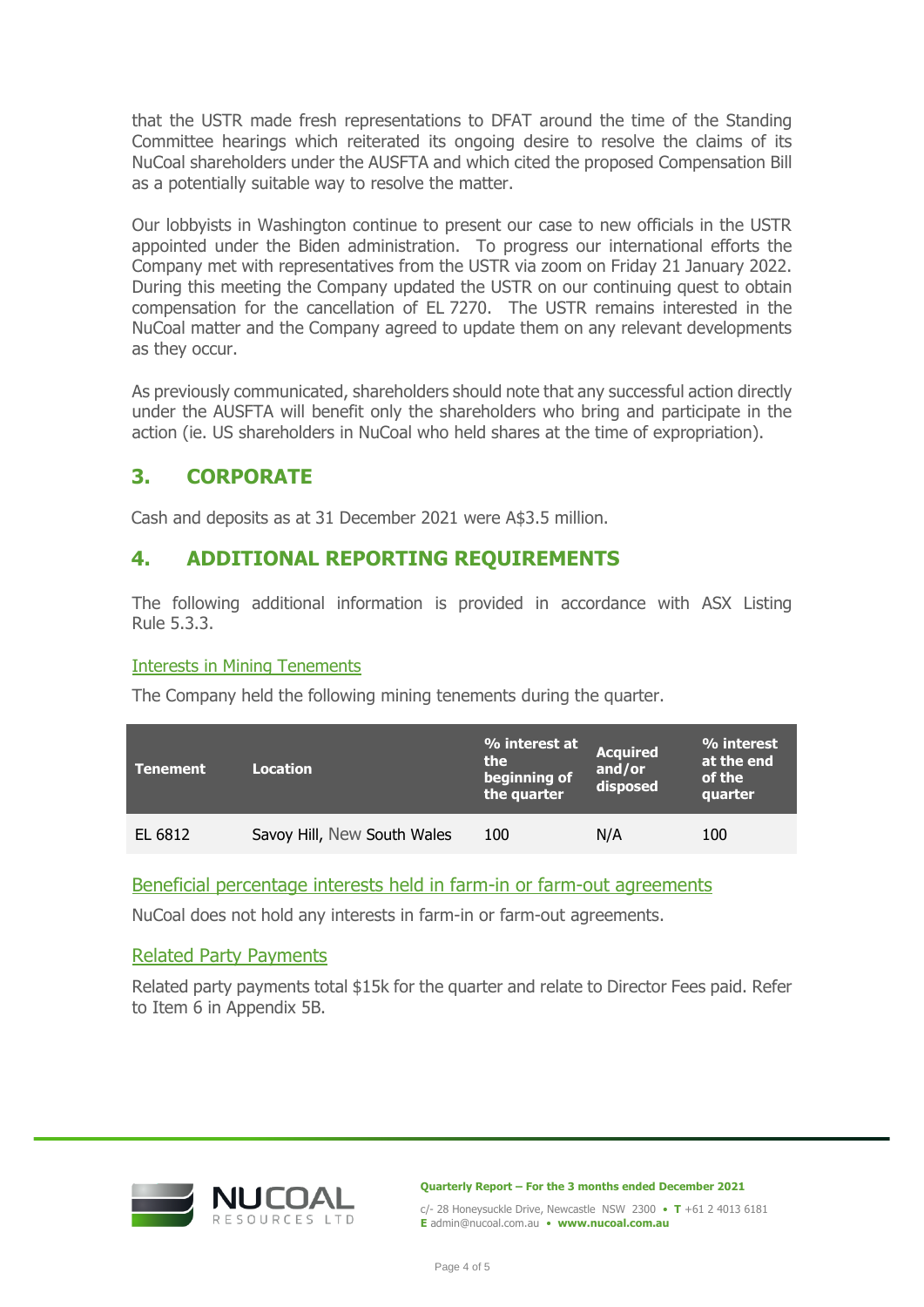This announcement has been authorised by the Board.

Date of Document: 31 January 2022

For further enquiries please contact:

Gordon Galt Chairman Telephone: +61 2 4013 6181



**Quarterly Report – For the 3 months ended December 2021**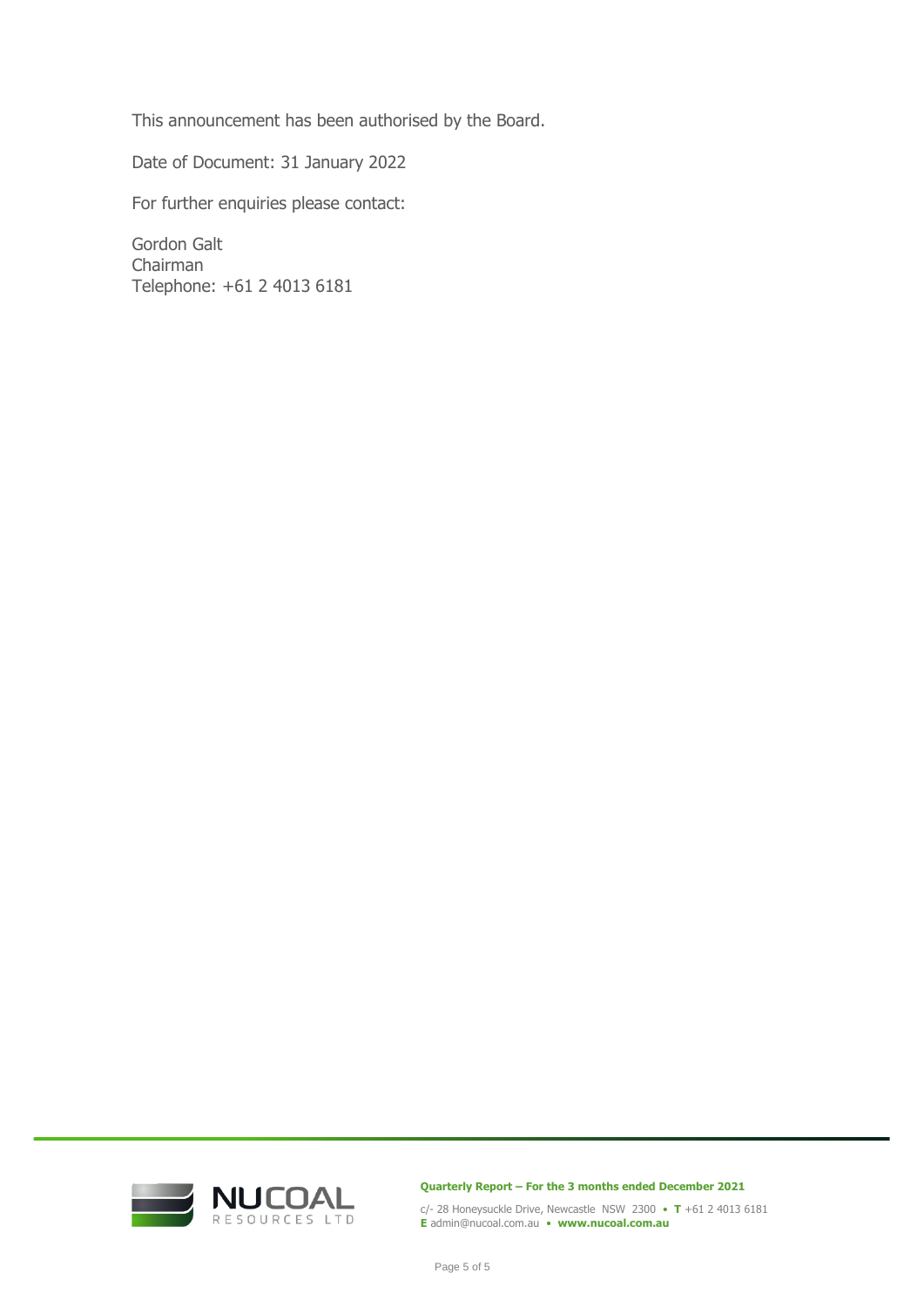# **Appendix 5B**

# **Mining exploration entity or oil and gas exploration entity quarterly cash flow report**

Name of entity

NuCoal Resources Ltd

ABN Cuarter ended ("current quarter")

29 060 352 990 December 2021

|     | <b>Consolidated statement of cash flows</b>       | <b>Current quarter</b><br>\$A'000 | Year to date<br>$(6$ months)<br>\$A'000 |
|-----|---------------------------------------------------|-----------------------------------|-----------------------------------------|
| 1.  | Cash flows from operating activities              |                                   |                                         |
| 1.1 | Receipts from customers                           |                                   |                                         |
| 1.2 | Payments for                                      |                                   |                                         |
|     | exploration & evaluation<br>(a)                   | (1)                               | (2)                                     |
|     | development<br>(b)                                |                                   |                                         |
|     | production<br>(c)                                 |                                   |                                         |
|     | staff costs<br>(d)                                | (35)                              | (66)                                    |
|     | administration and corporate costs<br>(e)         | (40)                              | (77)                                    |
| 1.3 | Dividends received (see note 3)                   |                                   |                                         |
| 1.4 | Interest received                                 |                                   | $\overline{2}$                          |
| 1.5 | Interest and other costs of finance paid          |                                   |                                         |
| 1.6 | Income taxes paid                                 |                                   |                                         |
| 1.7 | Government grants and tax incentives              |                                   |                                         |
| 1.8 | Other (provide details if material)               |                                   |                                         |
| 1.9 | Net cash from / (used in) operating<br>activities | (75)                              | (143)                                   |

|     | Cash flows from investing activities |   |  |
|-----|--------------------------------------|---|--|
| 2.1 | Payments to acquire or for:          |   |  |
|     | entities<br>(a)                      | - |  |
|     | tenements<br>(b)                     | - |  |
|     | property, plant and equipment<br>(c) | - |  |
|     | exploration & evaluation<br>(d)      | - |  |
|     | investments<br>(e)                   | - |  |
|     | other non-current assets             | - |  |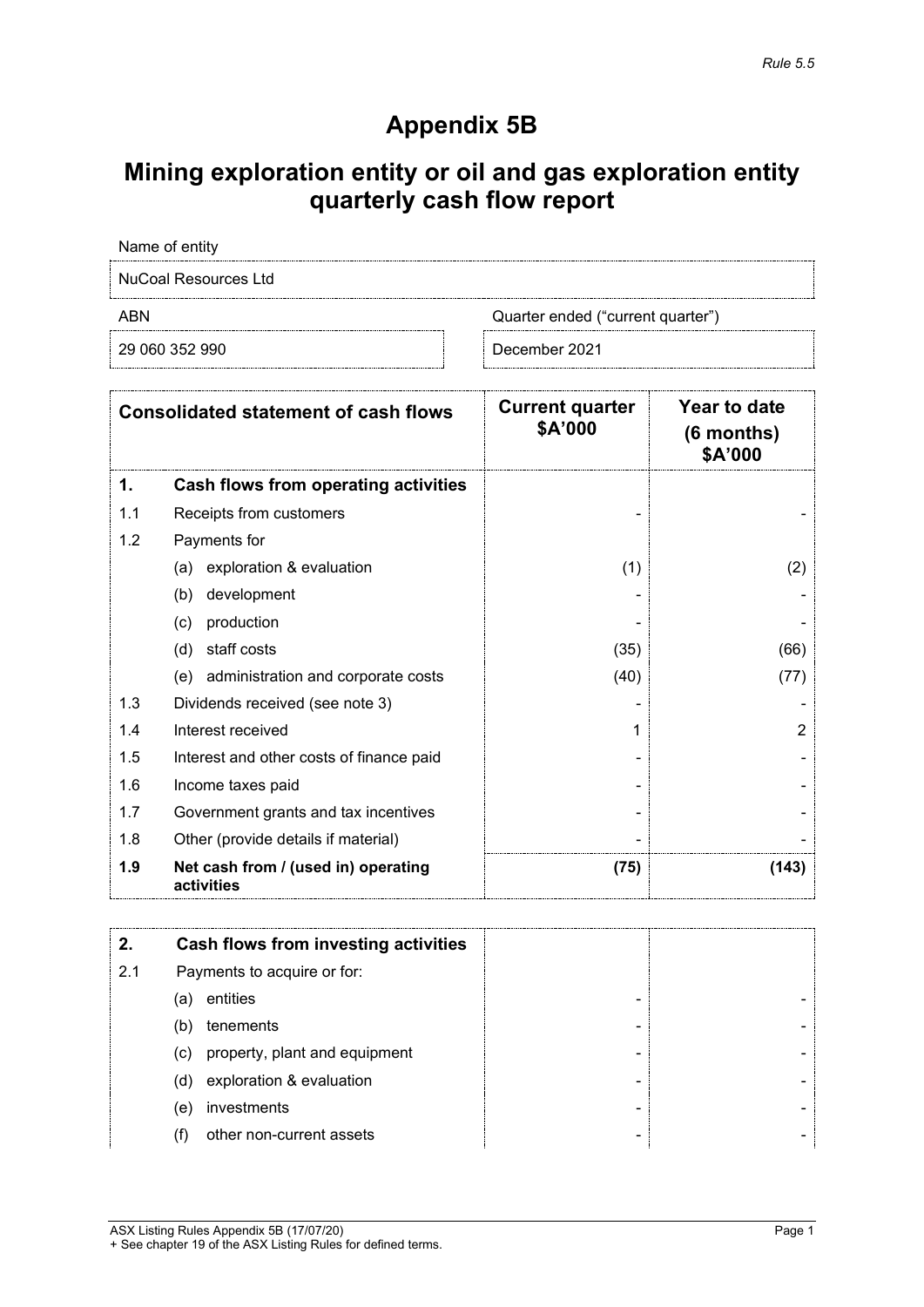| <b>Consolidated statement of cash flows</b> |                                                   | <b>Current quarter</b><br>\$A'000 | Year to date<br>(6 months)<br>\$A'000 |
|---------------------------------------------|---------------------------------------------------|-----------------------------------|---------------------------------------|
| 2.2                                         | Proceeds from the disposal of:                    | ۰                                 |                                       |
|                                             | entities<br>(a)                                   |                                   |                                       |
|                                             | (b)<br>tenements                                  |                                   |                                       |
|                                             | property, plant and equipment<br>(c)              |                                   |                                       |
|                                             | investments<br>(d)                                |                                   |                                       |
|                                             | other non-current assets<br>(e)                   |                                   |                                       |
| 2.3                                         | Cash flows from loans to other entities           |                                   |                                       |
| 2.4                                         | Dividends received (see note 3)                   |                                   |                                       |
| 2.5                                         | Other (provide details if material)               |                                   |                                       |
| 2.6                                         | Net cash from / (used in) investing<br>activities |                                   |                                       |

| 3.   | Cash flows from financing activities                                                       |  |
|------|--------------------------------------------------------------------------------------------|--|
| 3.1  | Proceeds from issues of equity securities<br>(excluding convertible debt securities)       |  |
| 3.2  | Proceeds from issue of convertible debt<br>securities                                      |  |
| 3.3  | Proceeds from exercise of options                                                          |  |
| 3.4  | Transaction costs related to issues of equity<br>securities or convertible debt securities |  |
| 3.5  | Proceeds from borrowings                                                                   |  |
| 3.6  | Repayment of borrowings                                                                    |  |
| 3.7  | Transaction costs related to loans and<br>borrowings                                       |  |
| 3.8  | Dividends paid                                                                             |  |
| 3.9  | Other (provide details if material)                                                        |  |
| 3.10 | Net cash from / (used in) financing<br>activities                                          |  |

|     | Net increase / (decrease) in cash and<br>cash equivalents for the period |       |       |
|-----|--------------------------------------------------------------------------|-------|-------|
| 4.1 | Cash and cash equivalents at beginning of<br>period                      | 3.572 | 3.640 |
| 4.2 | Net cash from / (used in) operating<br>activities (item 1.9 above)       | [75]  |       |
| 4.3 | Net cash from / (used in) investing activities<br>(item 2.6 above)       |       |       |
| 4.4 | Net cash from / (used in) financing activities<br>(item 3.10 above)      |       |       |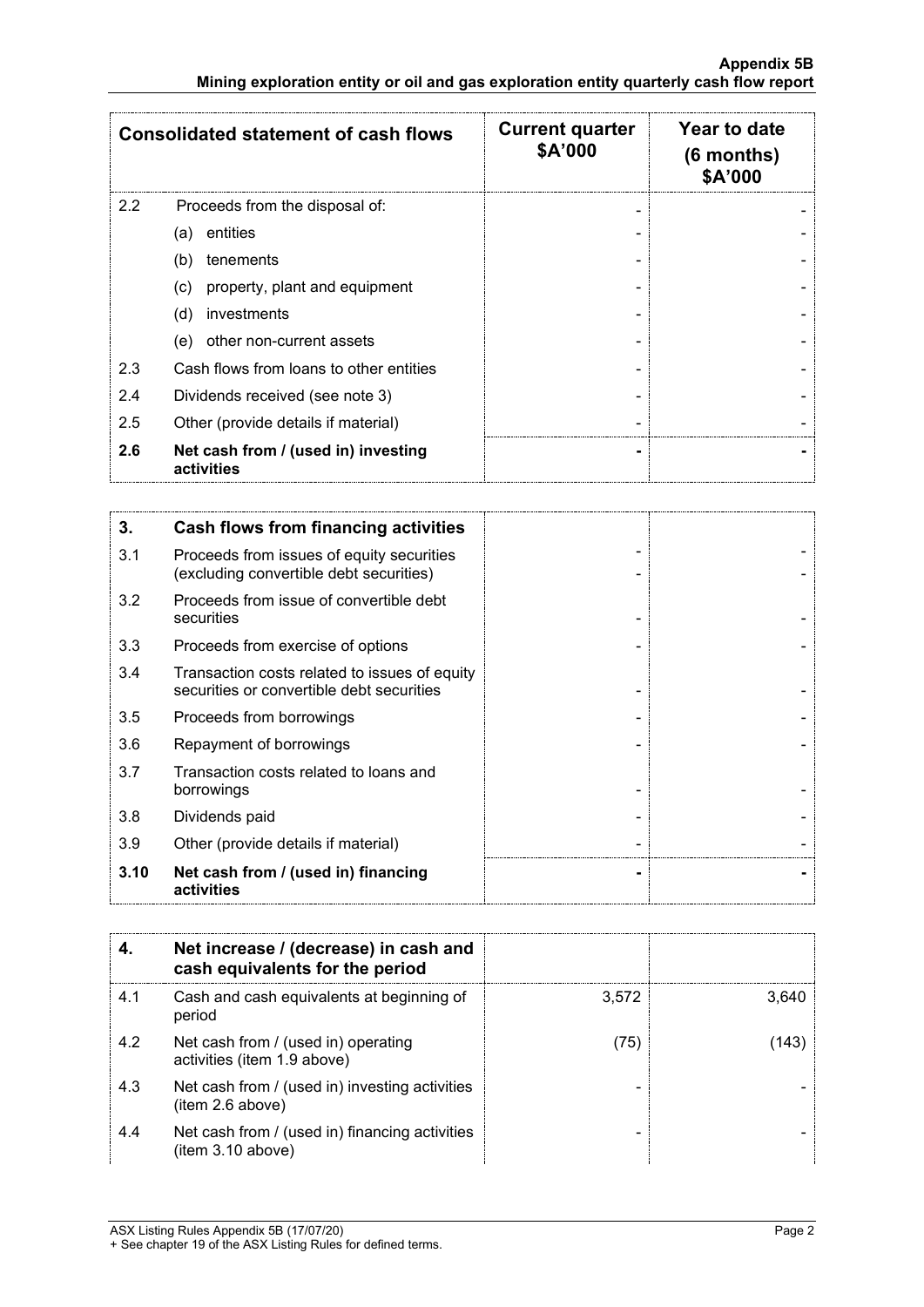| <b>Consolidated statement of cash flows</b> |                                                      | <b>Current quarter</b><br>\$A'000 | Year to date<br>$(6$ months)<br>\$A'000 |
|---------------------------------------------|------------------------------------------------------|-----------------------------------|-----------------------------------------|
| 4.5                                         | Effect of movement in exchange rates on<br>cash held |                                   |                                         |
| 4.6                                         | Cash and cash equivalents at end of<br>period        | 3.497                             |                                         |

| 5.  | Reconciliation of cash and cash<br>equivalents<br>at the end of the quarter (as shown in the<br>consolidated statement of cash flows) to the<br>related items in the accounts | <b>Current quarter</b><br>\$A'000 | <b>Previous quarter</b><br>\$A'000 |
|-----|-------------------------------------------------------------------------------------------------------------------------------------------------------------------------------|-----------------------------------|------------------------------------|
| 5.1 | Bank balances                                                                                                                                                                 | 277                               | 252                                |
| 5.2 | Call deposits                                                                                                                                                                 |                                   |                                    |
| 5.3 | <b>Bank overdrafts</b>                                                                                                                                                        |                                   |                                    |
| 5.4 | Other (provide details)                                                                                                                                                       | 3.220                             | 3.320                              |
| 5.5 | Cash and cash equivalents at end of<br>quarter (should equal item 4.6 above)                                                                                                  | 3,497                             | 3.572                              |

| 6.                                                                                                                                                          | Payments to related parties of the entity and their<br>associates                          | <b>Current quarter</b><br>\$A'000 |
|-------------------------------------------------------------------------------------------------------------------------------------------------------------|--------------------------------------------------------------------------------------------|-----------------------------------|
| 6.1                                                                                                                                                         | Aggregate amount of payments to related parties and their<br>associates included in item 1 |                                   |
| 6.2                                                                                                                                                         | Aggregate amount of payments to related parties and their<br>associates included in item 2 |                                   |
| Note: if any amounts are shown in items 6.1 or 6.2, your quarterly activity report must include a description of, and an<br>explanation for, such payments. |                                                                                            |                                   |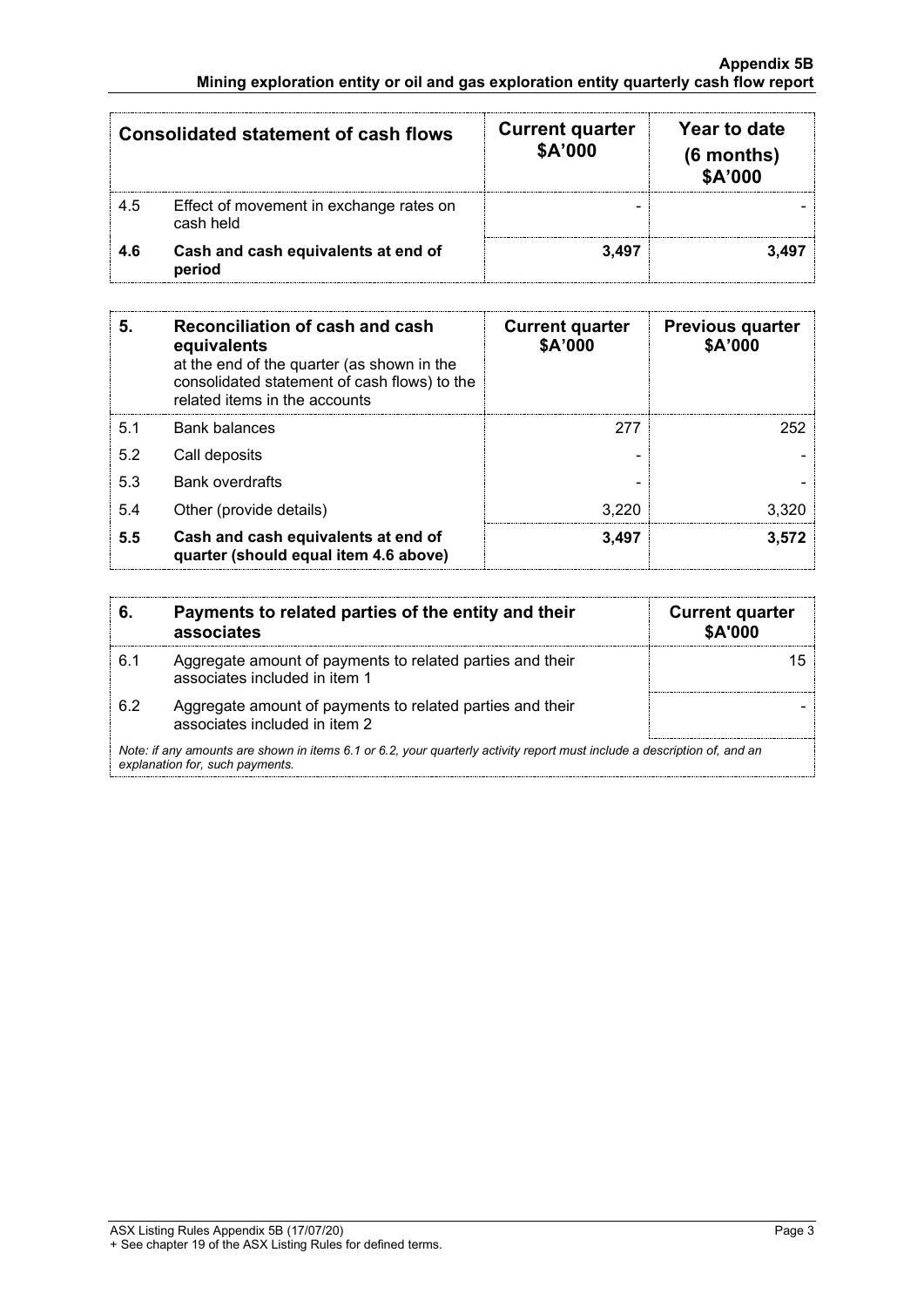#### **Appendix 5B Mining exploration entity or oil and gas exploration entity quarterly cash flow report**

| 7.  | <b>Financing facilities</b><br>Note: the term "facility' includes all forms of financing<br>arrangements available to the entity.<br>Add notes as necessary for an understanding of the<br>sources of finance available to the entity.                                                                                                               | <b>Total facility</b><br>amount at quarter<br>end<br>\$A'000 | Amount drawn at<br>quarter end<br>\$A'000 |
|-----|------------------------------------------------------------------------------------------------------------------------------------------------------------------------------------------------------------------------------------------------------------------------------------------------------------------------------------------------------|--------------------------------------------------------------|-------------------------------------------|
| 7.1 | Loan facilities                                                                                                                                                                                                                                                                                                                                      |                                                              |                                           |
| 7.2 | Credit standby arrangements                                                                                                                                                                                                                                                                                                                          |                                                              |                                           |
| 7.3 | Other (please specify)                                                                                                                                                                                                                                                                                                                               |                                                              |                                           |
| 7.4 | <b>Total financing facilities</b>                                                                                                                                                                                                                                                                                                                    |                                                              |                                           |
| 7.5 | Unused financing facilities available at quarter end                                                                                                                                                                                                                                                                                                 |                                                              |                                           |
| 7.6 | Include in the box below a description of each facility above, including the lender, interest<br>rate, maturity date and whether it is secured or unsecured. If any additional financing<br>facilities have been entered into or are proposed to be entered into after quarter end,<br>include a note providing details of those facilities as well. |                                                              |                                           |
|     |                                                                                                                                                                                                                                                                                                                                                      |                                                              |                                           |

| 8.  |                                                                                                                                                                                                                                 | <b>Estimated cash available for future operating activities</b>                                                                                                                                                                 | \$A'000 |
|-----|---------------------------------------------------------------------------------------------------------------------------------------------------------------------------------------------------------------------------------|---------------------------------------------------------------------------------------------------------------------------------------------------------------------------------------------------------------------------------|---------|
| 8.1 |                                                                                                                                                                                                                                 | Net cash from / (used in) operating activities (item 1.9)                                                                                                                                                                       | (75)    |
| 8.2 | (Payments for exploration & evaluation classified as investing<br>activities) (item 2.1(d))                                                                                                                                     |                                                                                                                                                                                                                                 |         |
| 8.3 |                                                                                                                                                                                                                                 | Total relevant outgoings (item 8.1 + item 8.2)                                                                                                                                                                                  | (75)    |
| 8.4 |                                                                                                                                                                                                                                 | Cash and cash equivalents at quarter end (item 4.6)                                                                                                                                                                             | 3,497   |
| 8.5 |                                                                                                                                                                                                                                 | Unused finance facilities available at quarter end (item 7.5)                                                                                                                                                                   |         |
| 8.6 |                                                                                                                                                                                                                                 | Total available funding (item $8.4 +$ item $8.5$ )                                                                                                                                                                              | 3,497   |
| 8.7 | Estimated quarters of funding available (item 8.6 divided by<br>item 8.3)                                                                                                                                                       |                                                                                                                                                                                                                                 | 46      |
|     |                                                                                                                                                                                                                                 | Note: if the entity has reported positive relevant outgoings (ie a net cash inflow) in item 8.3, answer item 8.7 as "N/A".<br>Otherwise, a figure for the estimated quarters of funding available must be included in item 8.7. |         |
| 8.8 |                                                                                                                                                                                                                                 | If item 8.7 is less than 2 quarters, please provide answers to the following questions:                                                                                                                                         |         |
|     | 8.8.1                                                                                                                                                                                                                           | Does the entity expect that it will continue to have the current level of net operating<br>cash flows for the time being and, if not, why not?                                                                                  |         |
|     | Answer:                                                                                                                                                                                                                         |                                                                                                                                                                                                                                 |         |
|     | 8.8.2<br>Has the entity taken any steps, or does it propose to take any steps, to raise further<br>cash to fund its operations and, if so, what are those steps and how likely does it<br>believe that they will be successful? |                                                                                                                                                                                                                                 |         |
|     | Answer:                                                                                                                                                                                                                         |                                                                                                                                                                                                                                 |         |